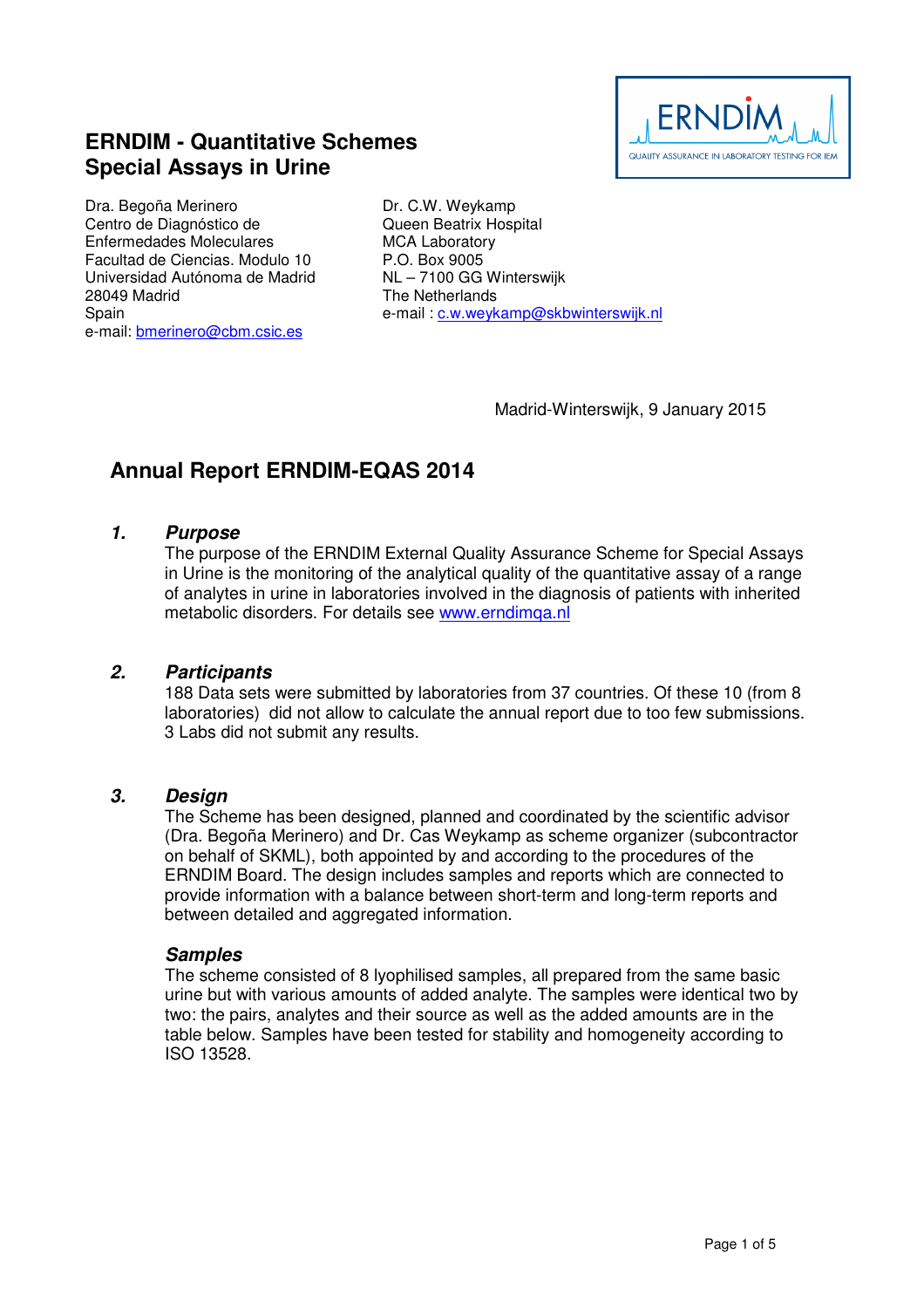|                       | Source:         | <b>Units</b> | <b>Added Amounts</b>  |                       |                       |                       |
|-----------------------|-----------------|--------------|-----------------------|-----------------------|-----------------------|-----------------------|
| Analyte               |                 |              | <b>Sample</b><br>Pair | <b>Sample</b><br>Pair | <b>Sample</b><br>Pair | <b>Sample</b><br>Pair |
|                       |                 |              | 135 - 139             | $137 - 141$           | 136 - 142             | 138 - 140             |
| 5-OH indolacetic acid | Sigma H8876     | umol/L       | 13,0                  | 98,0                  | 28,0                  | 58,0                  |
| Carnitine free        | Sigma C0283     | umol/L       | 1,0                   | 485,8                 | 135,9                 | 335,9                 |
| Creatine              | Sigma C3630     | umol/L       | 3,0                   | 8959,5                | 962,7                 | 3961,6                |
| Creatinine            | Sigma C6257     | mmol/L       | 0,0                   | 5,0                   | 1,5                   | 3,0                   |
| Galactitol            | Sigma D0256     | umol/L       | 45,9                  | 295,8                 | 121,0                 | 196,0                 |
| Guanidinoacetate      | Sigma G6002     | umol/L       | 1,0                   | 965,6                 | 165,9                 | 465,8                 |
| Homovanillic acid     | Sigma H1252     | umol/L       | 12,2                  | 96,9                  | 27,0                  | 57,0                  |
| Lactic acid           | Sigma L7022     | mmol/L       | 0,0                   | 8,9                   | 2,9                   | 5,9                   |
| <b>MPS</b>            | Sigma C6737     | mg/L         | 17,3                  | 149,9                 | 47,9                  | 98,9                  |
| Orotic acid           | Sigma O2750     | umol/L       | 2,0                   | 98,9                  | 28,9                  | 58,9                  |
| Oxalic acid           | Sigma O0136     | umol/L       | 0,0                   | 477,9                 | 78,0                  | 277,9                 |
| Pipecolic acid        | Aldrich P4585-0 | umol/L       | 2,0                   | 39,9                  | 19,9                  | 29,9                  |
| Sialic acid           | Sigma A2388     | umol/L       | 0,0                   | 274,9                 | 125,0                 | 200,0                 |
| Succinylacetone       | Sigma D1415     | umol/L       | 5,0                   | 40,1                  | 20,1                  | 30,0                  |
| Sulfocysteine         | Sigma C2196     | umol/L       | 3,0                   | 33,0                  | 10,0                  | 20,0                  |

## **Reports**

All data-transfer, the submission of data as well as the request of reports proceeded via the interactive website www.erndimqa.nl which can also be reached through the ERNDIm website (www.erndim.org). The results of your laboratory are confidential and only accessible to you (with your name and password). The anonymised mean results of all labs are accessible to all participants. Statistics of the respective reports are explained in the general information section of the website.

An important characteristic of the website is that it supplies short-term and long-term reports. Short-term reports are associated with the four individual specimens, for each of which there has been a specific deadline in the year 2014. Two weeks after the respective deadlines participants could request their reports and as such had four times up-to-date information on their analytical performance. Although technically not required (the website can work with a delay time zero) a delay time of 14 days has been chosen to enable the scientific advisor to inspect the results and add his comment to the report. Contrary to the fast short-term report is the annual long-term report. The annual report is based on the design-anchored connection between samples which enables to report a range of analytical parameters (accuracy, precision, linearity, recovery and interlab dispersion) once an annual cycle has been completed. The annual report is discussed below.

A second important characteristic of the website is the wide range in aggregation of results which permits labs to make an individual choice for detailed and/or aggregated reports. The most detailed report which can be requested from the website is the "Analyte in Detail" which shows results of a specific analyte in a specific sample (120 such Analyte-in-Detail-reports can be requested in the 2014 cycle). A more condensed report in the "Cycle Review" which summarizes the performance of all analytes in a specific sample (8 such Cycle-Review-Reports can be requested in 2014). The highest degree of aggregation has the Annual Report which summarizes the performance of all analytes of all 8 samples (1 such Annual-Report can be requested in 2014).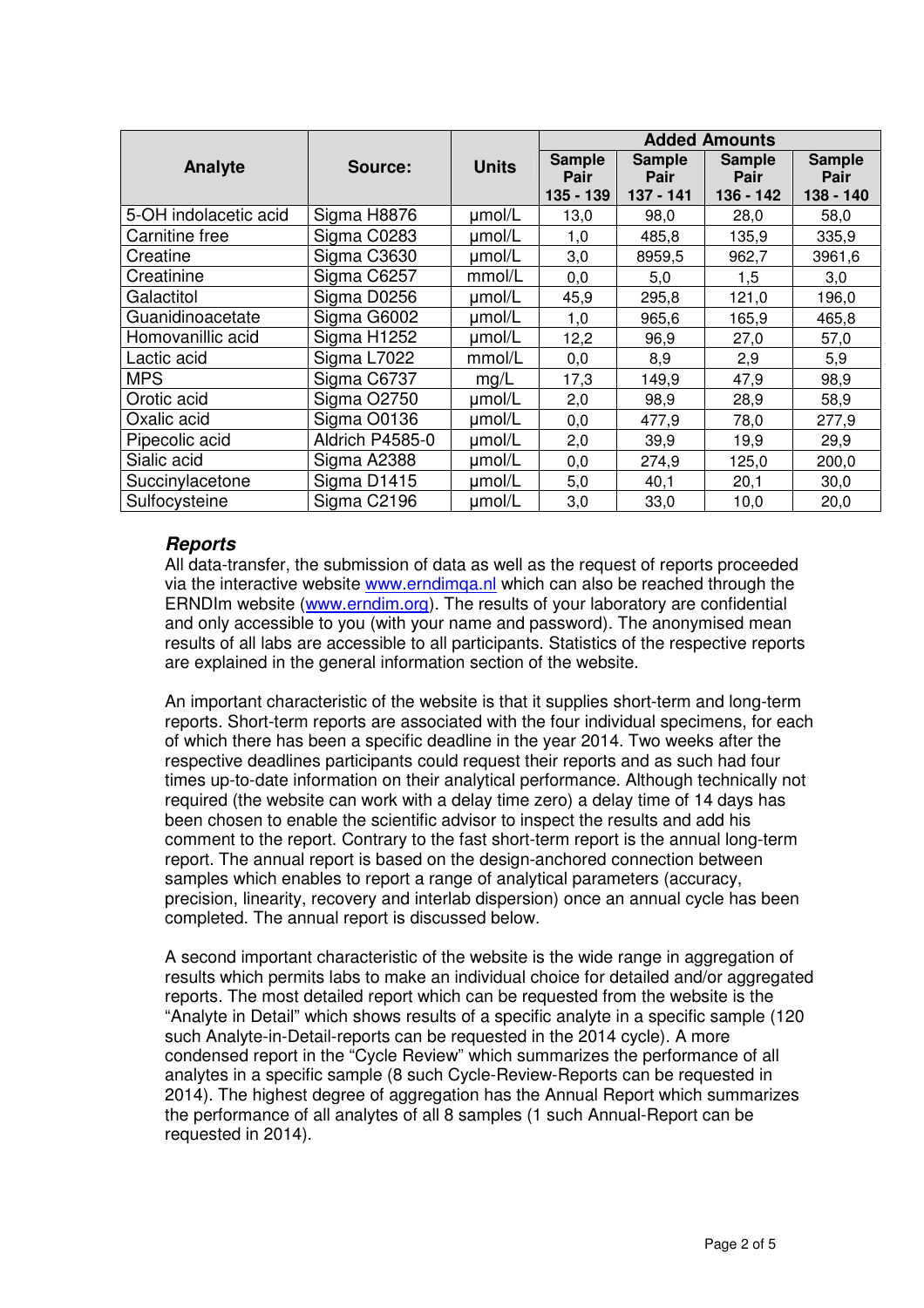## **4. Discussion of Results in the Annual Report 2014**

In this part the results as seen in the annual report 2014 will be discussed. Subsequently we will regard accuracy, recovery, precision, linearity, interlab CV and crosssectional relations. Please print your annual report from the Interactive Website when you read the "guided tour" below and keep in mind that we only discuss the results of "all labs": it is up to you to inspect and interpret the specific results of your laboratory.

#### **4.1 Accuracy**

A first approach to describe accuracy is to compare the mean outcome of the eight samples in your lab with the mean of all labs. This is done in the first columns of the annual report. It can be seen that for 5-OH-Indolacetic acid the mean outcome of all labs is 53.1 micromol/liter

#### **4.2 Recovery**

A second approach to describe accuracy is the percentage recovery of added analyte. In this approach it is assumed that the recovery of the weighed quantities is the target value. The correlation between weighed quantities as added to the samples (on the x-axis) and your measured quantities (on the y-axis) has been calculated. The slope of the correlation multiplied with 100% is your recovery of added amounts. Outcome for your lab in comparison to median outcome of all labs is shown in the column "Recovery" in the Annual Report. For all labs the recovery ranges from 53% for Oxalic acid to 111% for orotic acid. The overall recovery is 94%.

#### **4.3 Precision**

Reproducibility is an important parameter for quality in the laboratory and is encountered in the schemes' design. Samples come in pairs which can be regarded as duplicates from which CV's can be calculated (Intra Laboratory CV as indicator for reproducibility). Outcome for your lab in comparison to the median of all labs is shown in column "Precision" of the Annual Report. Precision ranges from 3.4% for Creatinine to 20.3% for Oxalic acid. The overall precision is a quite satisfying 8.3%.

#### **4.4 Linearity**

Linearity over the whole relevant analytical range is another important parameter for analytical quality. Again this is encountered in the schemes' design. With weighed quantities on the x-axis and your measured quantities on the y-axis the coefficient of regression ( r ) has been calculated. Outcome for your lab in comparison to the median of all labs is in the column "Linearity"of the Annual Report. It can be seen that the coefficient of regression ranges from 0.938 for Oxalic acid to 0.998 for Creatine.

#### **4.5 Interlab CV**

For comparison of outcome for one patient in different hospitals and for use of shared reference values it is relevant to have a high degree of harmonization between results of various laboratories. Part of the schemes' design is to monitor this by calculating the Interlaboratory CV. This, along with the number of laboratories who submitted results, is shown in the column "Data all Labs" in the Annual Report. It can be seen that most laboratories submitted results for Creatinine (122) whereas only 21 submitted results for Galactitol. The Interlab CV ranges from 5.59% for Creatinine to 49.6% for Oxalic acid.

#### **4.6 Cross Sectional Relations**

The various parameters as described above often have an interrelation: more than one parameter directs towards good or bad analytical control.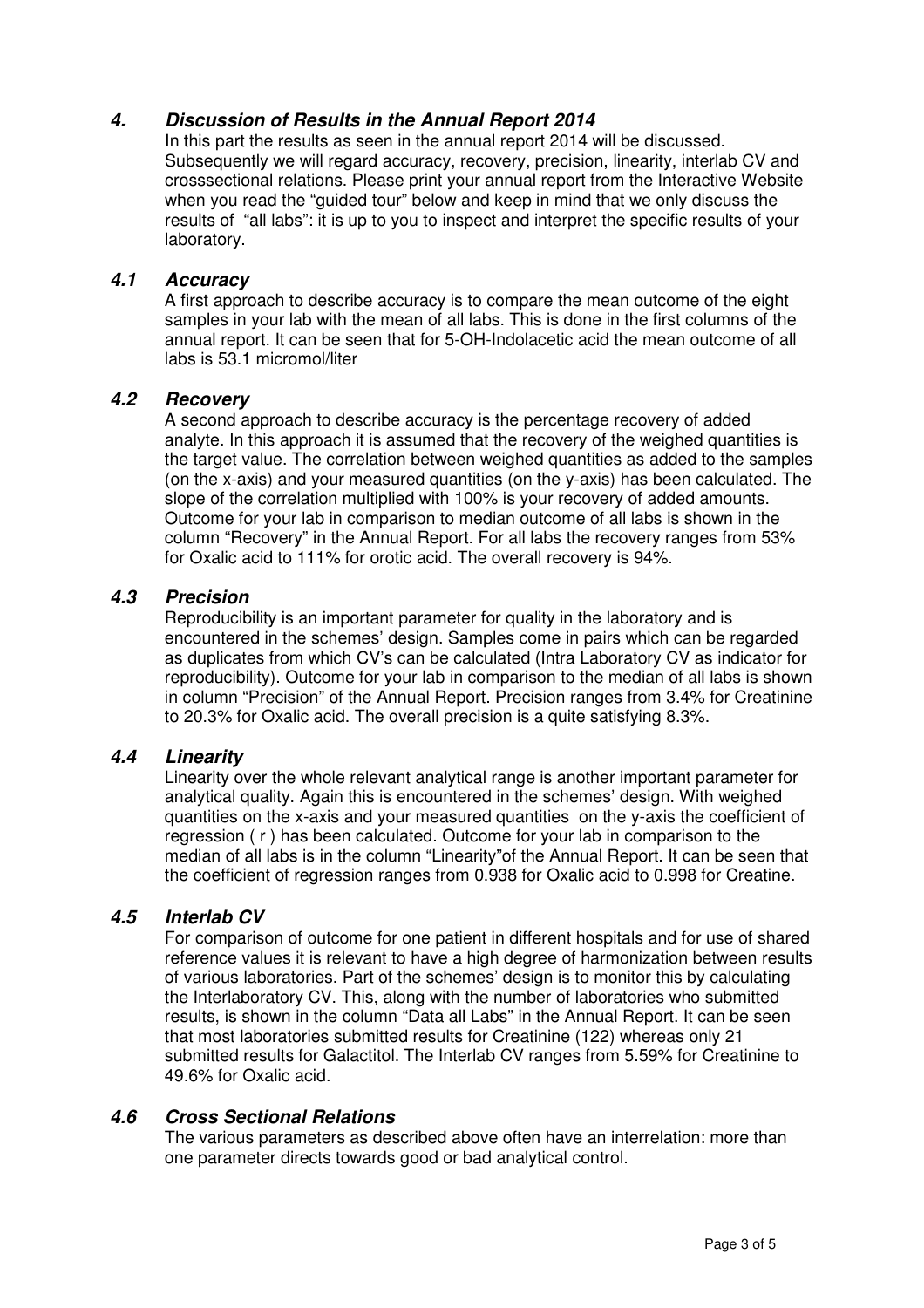A typical example of good analytical control is Creatinine: many (122) laboratories submitted results, the reproducibility within the labs is good (precision of 3.4%), the Interlab CV is good with 5.59%, linearity is excellent (0.997) and recovery is 102%. Creatinine will be measured in many institutes by the general clinical chemistry lab using commercial analyzers. It is, therefore, not logical to compare it's results with those of chromatographic analyzers.

## **4.7 Your performance: red and green flags**

After some years of discussion and planning a system to judge performance of individual laboratories is implemented starting from January 2009. In the annual report of an individual laboratory red flags indicate poor performance for accuracy, precision, linearity and recovery. Special assays with satisfactory performance for at least three of the four parameters (thus no or only one red flag or no result) receive a green flag. Thus a green flag indicates satisfactory performance for analysis of that particular analyte while a red flag indicates that your laboratory has failed to attain satisfactory performance. Criteria for red flags can be found in the general information on the website (general information; interactive website, explanation annual report).

#### **4.8 Poor Performance Policy**

A wide dispersion in the overall performance of individual laboratories is evident. Table 2 shows the percentage of red flags observed. 50% of the laboratories have no red flag at all and thus have attained excellent overall performance. In contrast, at the other extreme there are also 4% of laboratories with more than 25% red flags. Following intensive discussion within the ERNDIM board and Scientific Advisory Board (SAB) and taking into account feedback from participants we have been able to agree on a harmonised scoring system for the various branches of the Diagnostic Proficiency schemes and qualitative schemes. We have also tested a scoring system for the quantitative schemes as described in our Newsletter of Spring 2009. In parallel to this the SAB has agreed levels of adequate performance for all the schemes and these will be re-evaluated annually. The scoring systems have been carefully evaluated by members of the SAB and have been applied to assess performance in our schemes from 2007 onwards. The ERNDIM Board has decided that the Scientific Advisor will judge the performance of the individual laboratories based on these levels of satisfactory performance and issue a letter of advice of failure to achieve satisfactory performance to those laboratories which do not achieve satisfactory performance. The letter is intended to instigate dialogue between the EQA scheme organiser and the participating laboratory in order to solve any particular analytical problems in order to improve quality of performance of labs in the pursuit of our overall aim to improve quality of diagnostic services in this field.

| % Red Flags seen<br>in Annual Report | <b>Percentage Labs</b><br>In this Category | <b>Cumulative Percentage</b><br>Of Labs |
|--------------------------------------|--------------------------------------------|-----------------------------------------|
| >25%                                 | 4%                                         | 4%                                      |
| $20 - 25%$                           | 6%                                         | 10%                                     |
| $15 - 20%$                           | 4%                                         | 14%                                     |
| $10 - 15%$                           | 7%                                         | 21%                                     |
| $5 - 10%$                            | 18%                                        | 39%                                     |
| $0 - 5%$                             | 11%                                        | 50%                                     |
| 0%                                   | 50%                                        | 100%                                    |

#### Table 2. Percentage Red Flags

## **4.9 Certificates**

As for other schemes the performance as it is indicated by the red/green flags in the individual laboratories annual report is summarised in the new style of annual